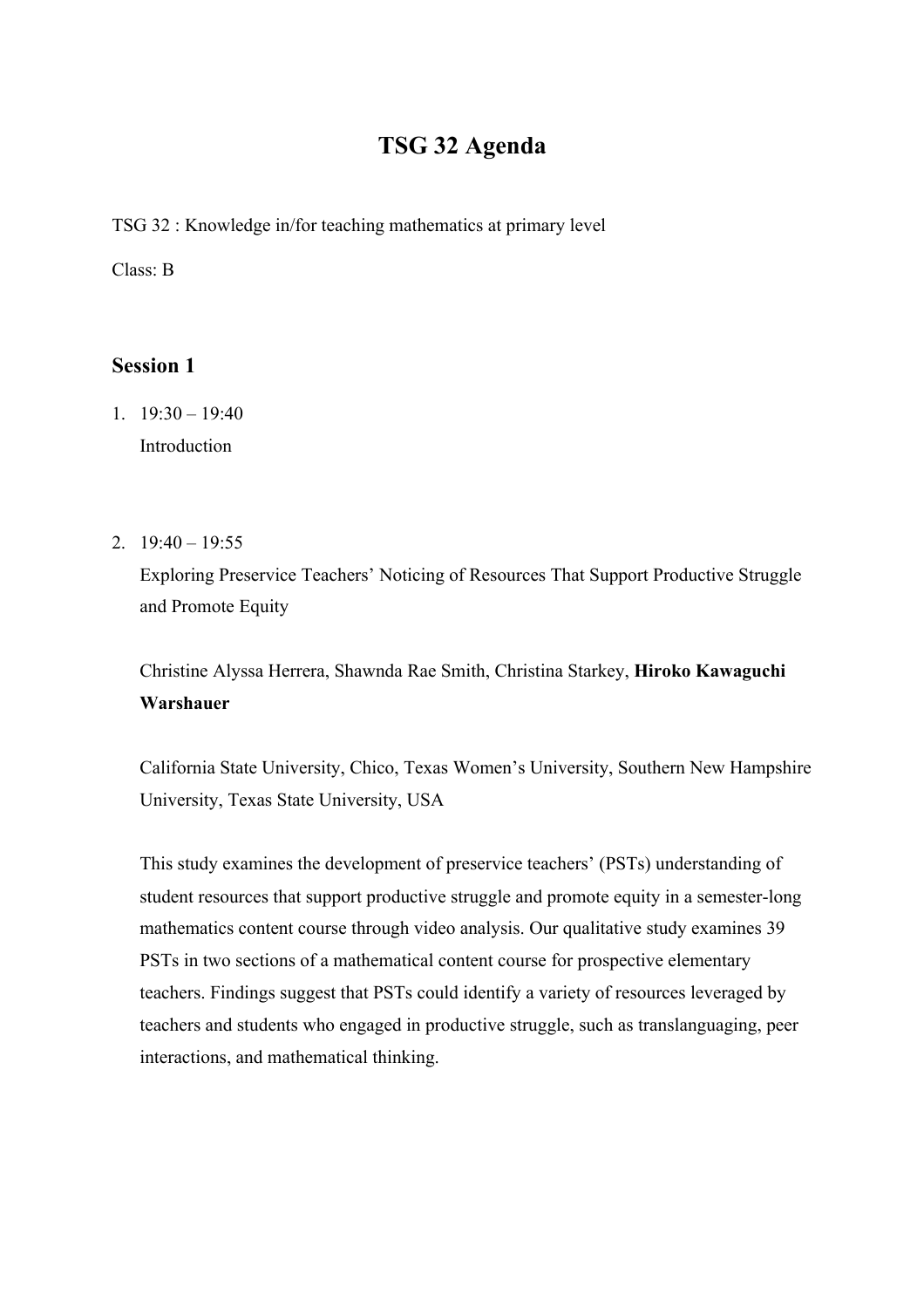#### 3.  $19:55 - 20:05$

Addition and Multiplication Teaching in the Multi-Grade Primary School

**Yolanda Chávez Ruiz**, Lorena Trejo Guerrero

Escuela Normal de Rincón de Romos, Universidad Nacional Autónoma de México, Mexico

The present work shows the result of an investigation, related to the teaching of addition and multiplication in primary school. The emphasis was placed on the teaching process, the relationship established by the teacher when addressing the concepts of addition and multiplication using natural numbers is observed. We consider the teachers experience and methods to be relevant; we study his class considering the point of view of his colleagues, reflecting collectively on the nature of learning and the implications of students' mathematical thinking. The teachers Eligio study case allows us an approach to what we consider observed knowledge of the teacher, by the way of giving meaning to the mathematical contents treated in the classroom.

4.  $20:20 - 20:35$ 

Primary Teachers' Recognition of Students' Mathematical Reasoning and Beliefs About Teaching and Learning

**Carolyn A. Maher**, James A. Maher, Louise Cherry Wilkinson

Rutgers University, Syracuse University, USA

An experimental study of preservice primary teachers' learning to recognize students' mathematical reasoning from videos revealed that the future teachers' beliefs about teaching and learning were associated with success in identifying students' forms of reasoning. During this semester-long intervention, preservice teachers whose beliefs were consistent or moved in the direction of consistency with National Council of Teachers of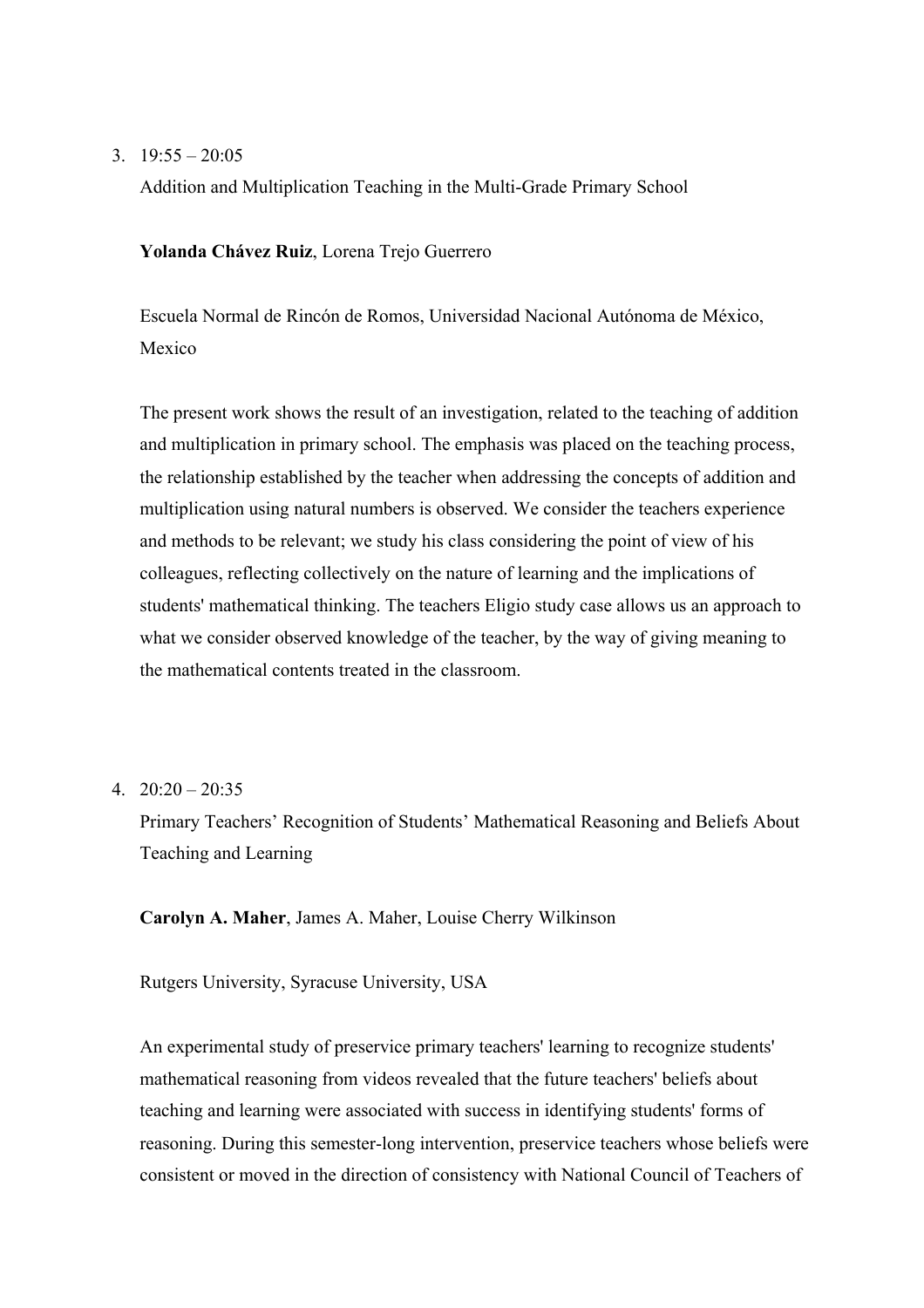Mathematics (NCTM) Standards were more successful in recognizing students' reasoning than teachers whose beliefs were generally inconsistent. Eighty percent of the preservice teachers who held a set of pre and post intervention beliefs consistent with standards exhibited growth on a reasoning task. Implications for optimizing teaching, and learning are considered.

 $5.20 \cdot 30 = 20.45$ 

6.  $20:35 - 20:45$ 

Why Does 1/4:1/5 Equal 5/4? A Case of a Post-Graduate Student's Understanding of Common Fractions Division

Barbara Beata Pieronkiewicz

Institute of Mathematics, Pedagogical University of Cracow, Poland

This article addresses the issue of post-graduate (PG) programs qualifying for teaching mathematics as a second subject. The regulations applicable to this matter in Poland allow people with limited mathematical experiences, such as e.g. kindergarten teachers, to recruit for such studies. To the same extent as their future students, these persons become the victims of the current system, which allows the possibility of obtaining documented qualifications with little chance of gaining real competences. This article reports on an example provided by a PG student who conducted a lesson on common fractions division in 5th grade of primary school. At the initial stage of planning her lesson, she proposed to introduce the invert-and-multiply algorithm with a task she considered leading to the equation 1/4:1/5=5/4. In this paper I take a closer look at that example and analyse it within the framework of the levels of cognitive demands of mathematical tasks.

………………………………………….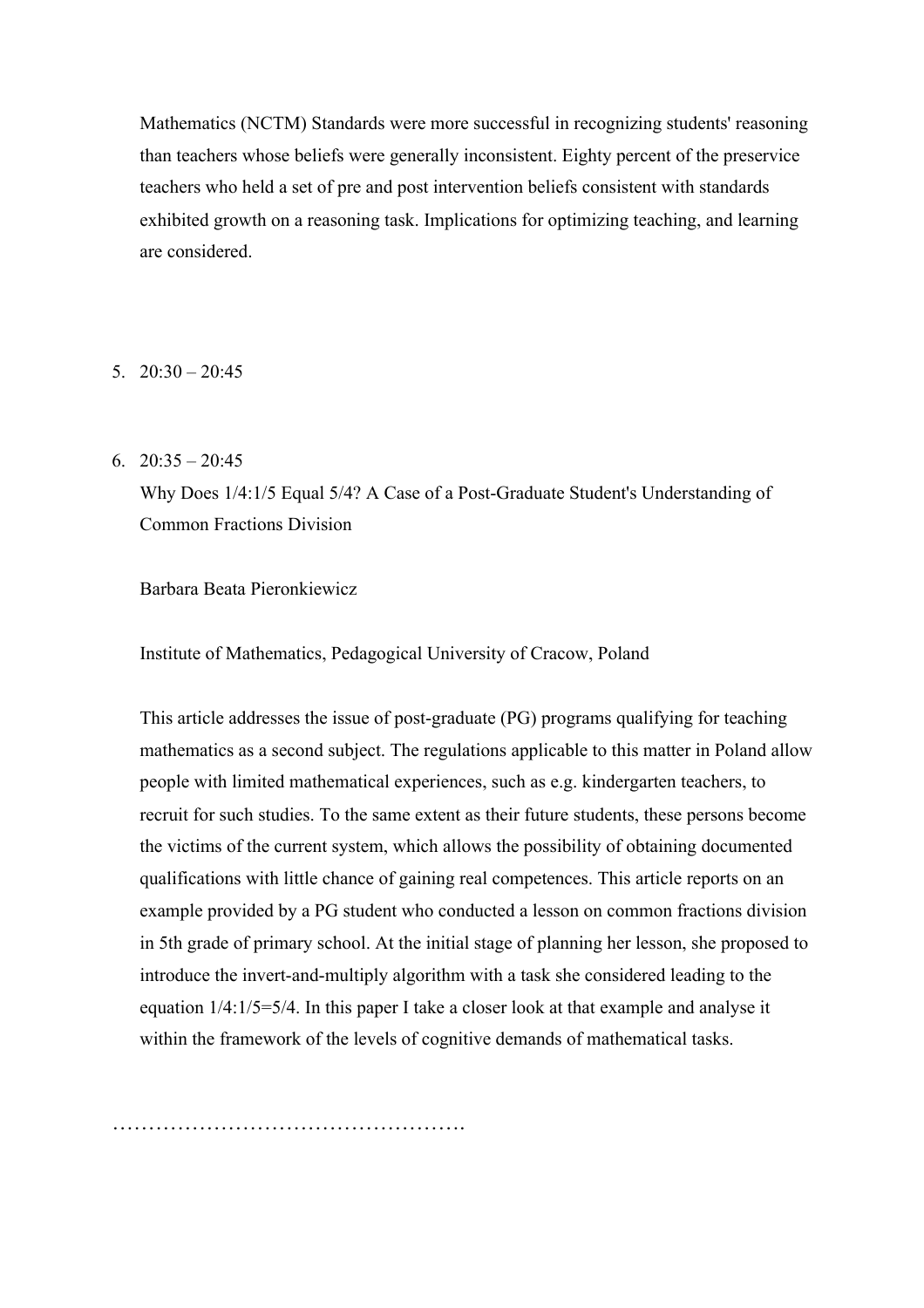# **Session 2**

1.  $21:30 - 21:35$ Introduction

#### $2. \quad 21:35 - 21:45$

Elementary Preservice Teachers' Expected Challenges in Teaching Pattern Generalization

**Mi Yeon Lee**, Ji-Eun Lee

Arizona State University, Tempe, USA

We explored how elementary preservice teachers (PSTs) solve a pattern generalization problem and what challenges they expect to face as they teach elementary students the problem. A written questionnaire was administered to 154 participants at a large Southwestern university in the US. An inductive content analysis method was used to analyze the data. Findings suggested that two-thirds of PSTs perceived their lack of pedagogical knowledge as challenges particularly in effectively and clearly explaining, supporting students conceptual understanding, or handling multiple methods to solve the problem and followed up by their lack of content knowledge and knowledge of students. We discuss implications to address these challenges in teacher education programs.

# 3. 21:45 – 21:55 CANCELLED

Affordances of Measurement Approach: Pre-Service Teachers' Knowledge of Fraction Magnitude

**Muteb M. Alqahtani**, Arthur Belford Powell

State University of New York at Cortland, Rutgers University-Newark, USA

This paper contributes to the theme that focuses on teacher learning, specifically, Acquisition of mathematical knowledge in teacher training. This study investigates the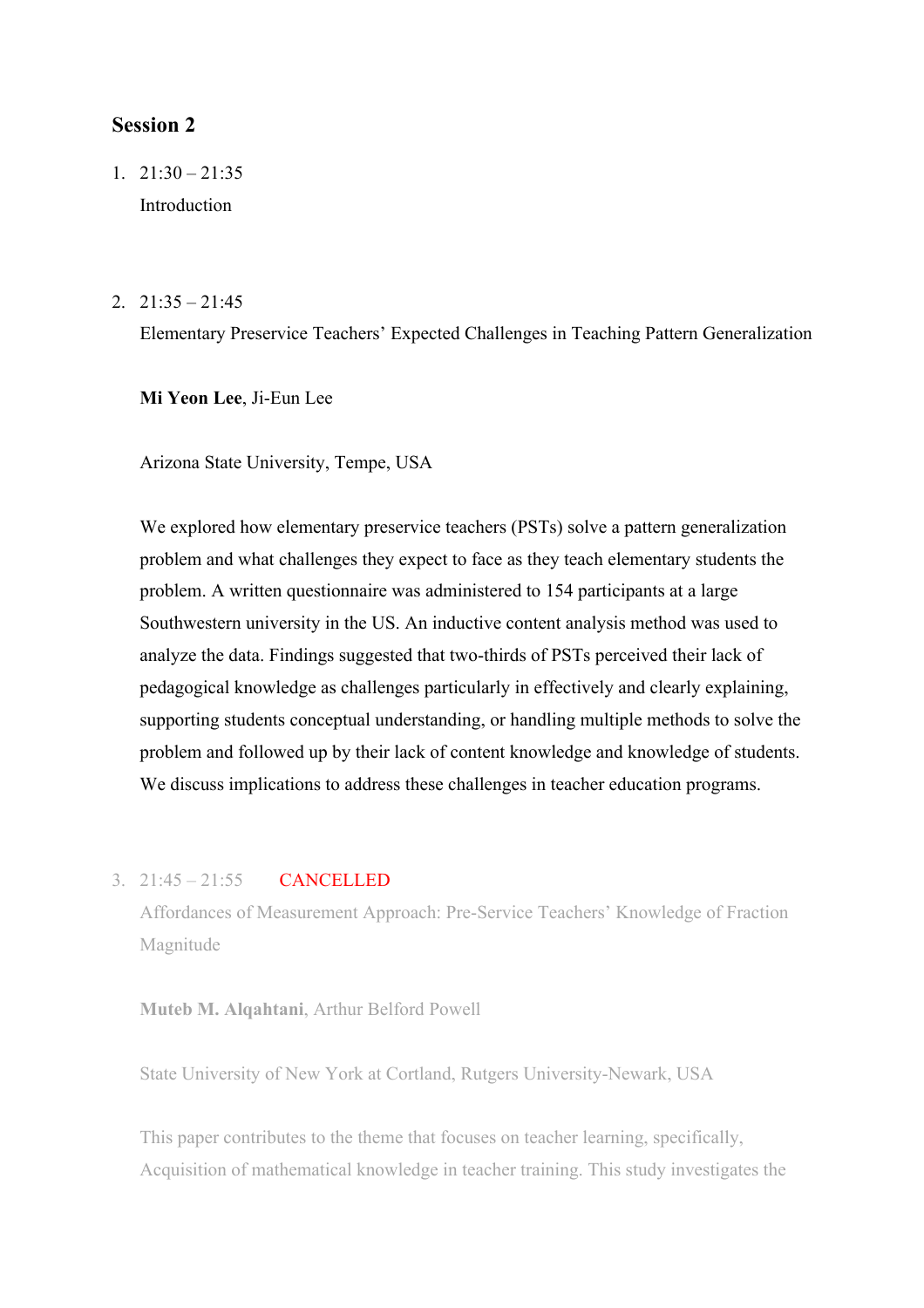affordances of a measuring approach in pre-service teachers (PSTs) learning about fraction magnitude. Ninety-six PSTs engaged in re-examining fractions from a measuring perspective during 15-week semesters. They completed pre- and post-tests that assess their fraction knowledge using different representational models: discrete and continuous. Even though PSTs interacted only with a continuous model to represent fractions, findings show statistically significant increases in their scores on the post-test with questions that used different representational models. Results also show that the measuring approach allowed PSTs to represent fractions greater than one using the different representational models more accurately. This study shifts investigating fraction learning from an exclusive focus on a partitioning perspective to a measuring approach and highlights its affordances.

# $4. \quad 21:55 - 22:10$

# Pre-Service Primary Teachers' Knowledge and the Mathematical Practice of Defining

# Verónica Martin-Molina

#### Universidad de Sevilla, Spain

An exploratory study on pre-service primary teachers' knowledge of the mathematical practice of defining is presented in this paper. This study is based on the premise that preservice teachers need to know not only the definitions that they must teach but also the mathematical process that leads to the construction of those definitions. To determine preservice teachers' knowledge of defining, small groups of pre-service teachers were asked to describe, construct, and select definitions for three geometrical solids. Their engagement with mathematical discourse was analyzed by using Sfard's (2008) theory of commognition and then compared with what their lecturer expected from them. This led to some findings on the knowledge of those pre-service teachers, and to conclude that their teacher training program needs to be improved to better support them in their acquisition of mathematical content knowledge.

#### $5. \quad 22:25 - 22:55$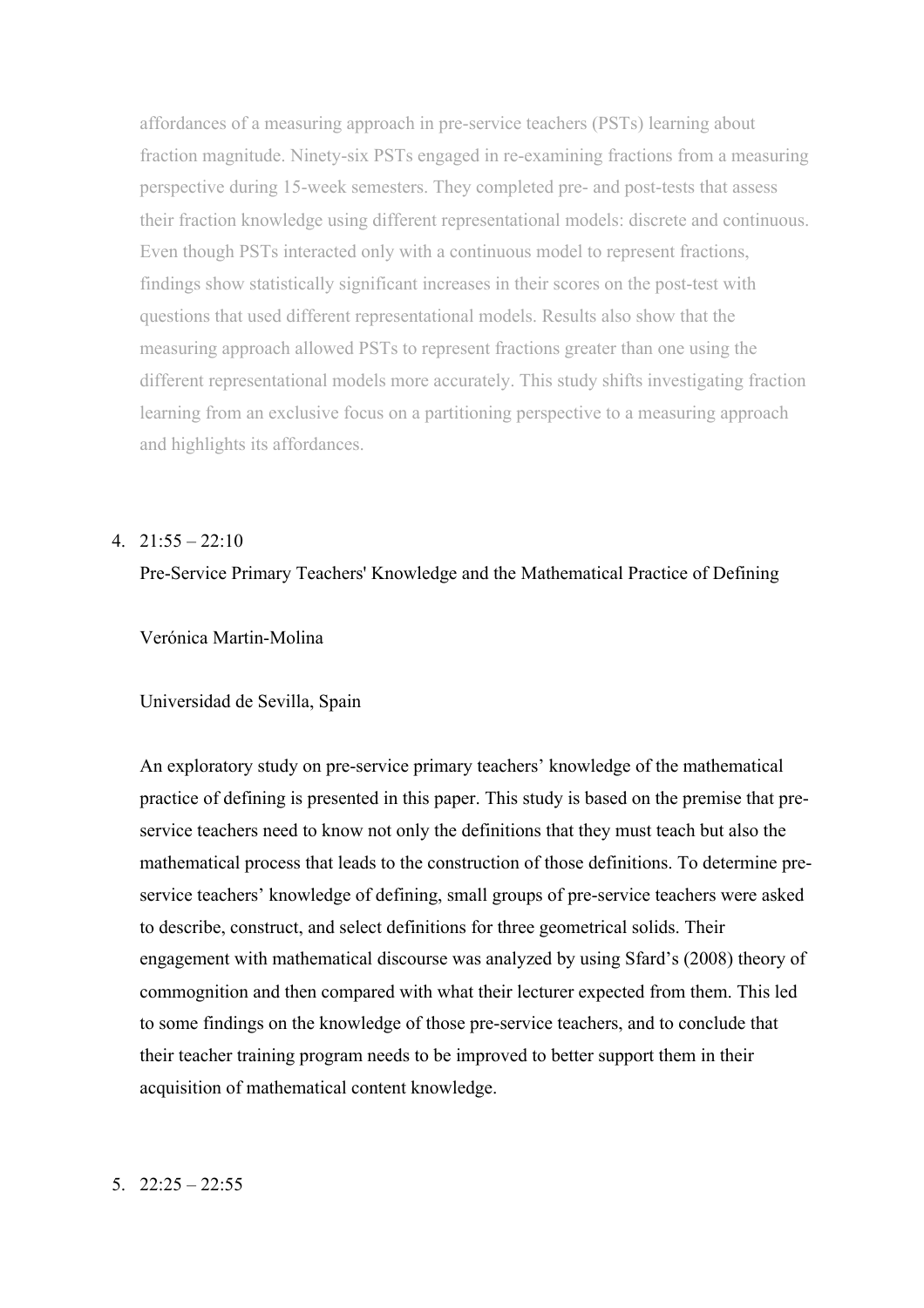Seeing Mathematics Through the Lens of Children's Mathematical Thinking: A Perspective on the Enhancement of Mathematical Knowledge for Teaching

**Randolph Philipp**, John (Zig) Siegfried, Eva Thanheiser

San Diego State University, San Diego, USA

Effective teaching of mathematics requires that practicing teachers focus simultaneously on mathematics and on children's ways of reasoning about mathematics. Furthermore, this dual focus is important for the preparation of prospective teachers. Viewing mathematics through the lens of children's mathematical thinking provides authentic experiences for practicing teachers to develop richer content knowledge and motivates prospective teachers' learning of mathematics for teaching, and, more important, changes and deepens the mathematics they see. A focus on mathematics through the lens of children's mathematical thinking also makes possible a focus on culturally relevant mathematical differences.

…………………………………………

# **Session 3**

1. 14:30-15:00 CANCELLED Flexibility in Mental Calculation

Elisabeth Rathgeb-Schnierer

University of Kassel, Germany

Flexibility in performing mental arithmetic has become an important focus for mathematics educators and supporting elementary students to develop flexible and adaptive expertise a central aim in mathematics education. In the past two decades, research in mathematics education has been aimed at understanding mental processes that contribute to making up mental flexibility and adaptive expertise. Therefore, different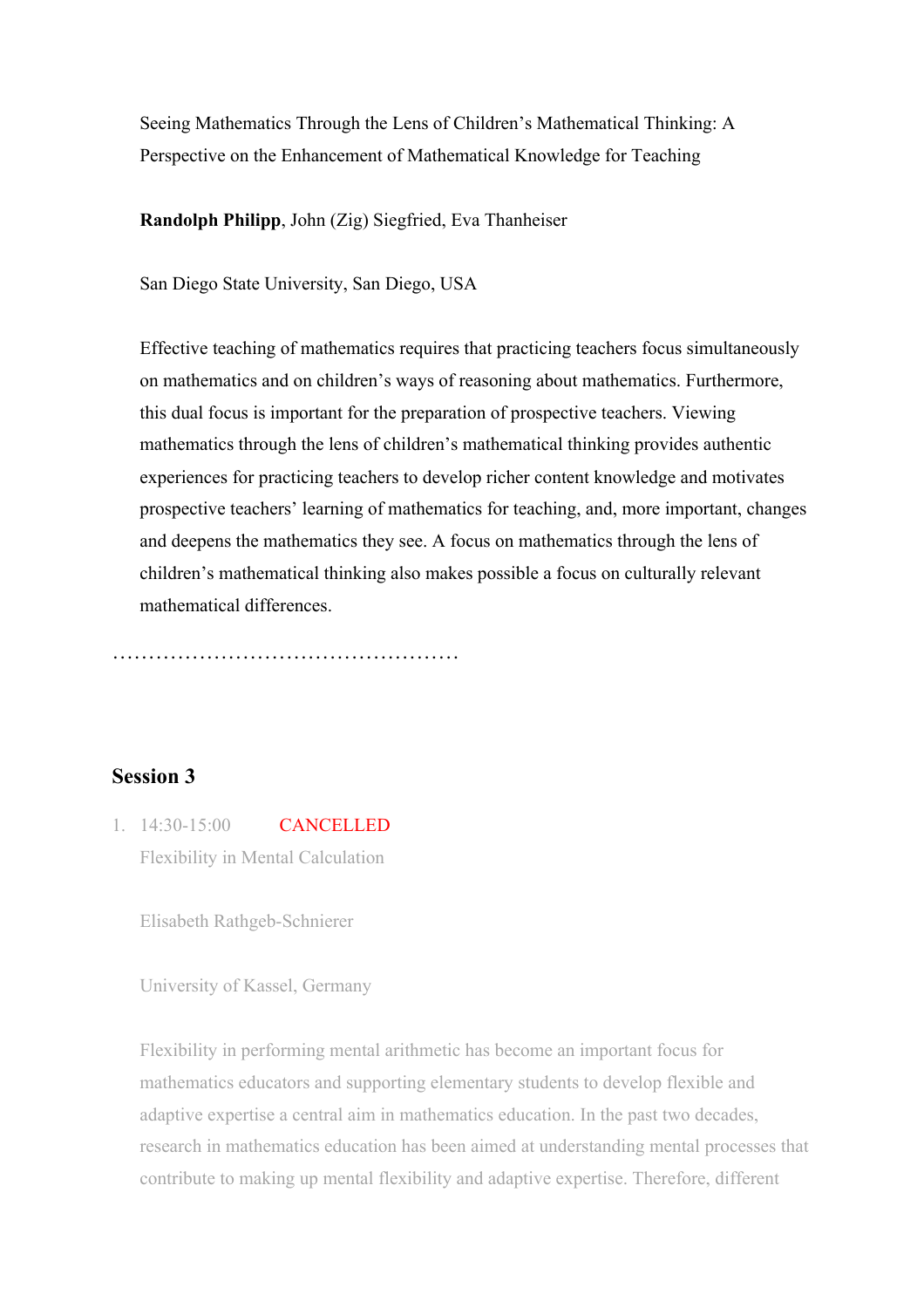approaches have been invented for conducting empirical research, and contemporary results lend strong support for the development of mental flexibility in elementary classrooms. The presentation aims to answer two questions: How do elementary students develop flexibility, and what are elementary teachers supposed to know? It starts with a short summary of research results, highlights different notions of flexibility, and points out prerequisites for promoting mental flexibility in elementary mathematics education. Finally, a teaching approach gets introduced, which was developed and investigated in different research projects. It combines problem-solving with specific activities for fostering number sense and metacognitive competencies (Zahlenblickschulung). This approach forms the focus in our in- and pre-service teacher training program.

# 2. 15:05 – 15:15 CANCELLED

An Analysis of Novice Primary School Teachers' Knowledge of Mathematics Curriculum

**Gönül Günes**, Furkan Keleş

Trabzon University, Fatih Education Faculty, Department of Basic Education, Turkish Ministry of Education, Turkey

This study aims to analyze novice primary school teachers' mathematics teaching knowledge. Accordingly, primary school teachers' curriculum knowledge regarding data processing learning area was investigated. This is a descriptive study and employs case study method, which is one of the qualitative research methods. Data for this research were acquired from 100 primary school teachers with five years of work experience in the field. A test designed for the data processing learning domain was used as the data collection tool. The collected data was analyzed through the rubric developed by the researchers. The research findings show low level of competency among beginning primary school teachers with regard to their curricular knowledge, which is a subcomponent of mathematics teaching knowledge. The research revealed that in-service training activities should be prioritized in order to remedy the teachers' shortcomings in this regard.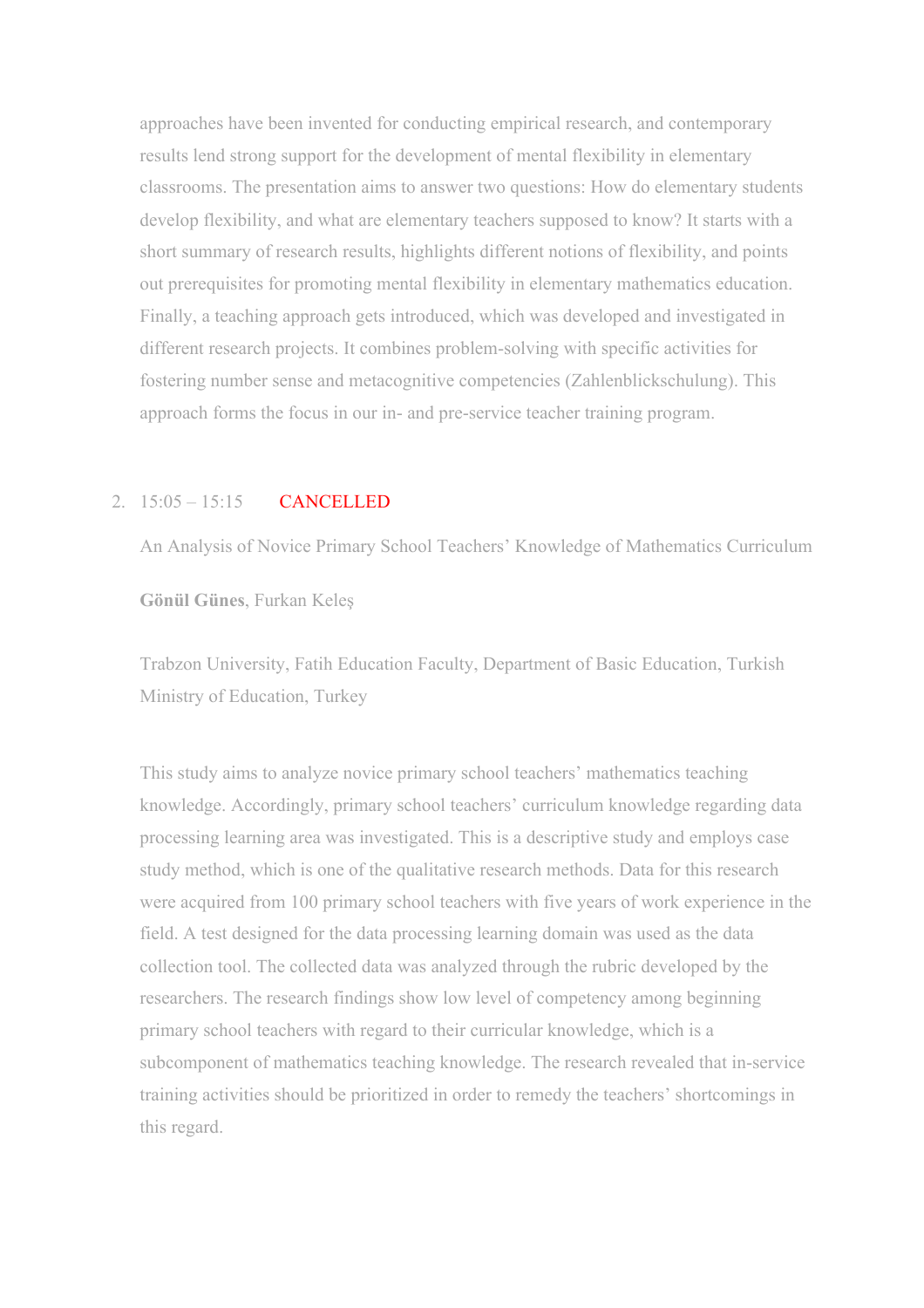#### 3.  $15:15 - 15:30$

Towards a Dialogic Analysis of Mathematical Problem-Solving Knowledge for Teaching in a Lesson Study Group

# **Stéphane Clivaz**, **Valérie Batteau,** Audrey Daina, Luc-Olivier Bunzli, Sara Presutti

Lausanne University of Teacher Education, Switzerland

This paper presents an ongoing research about the development of teacher mathematical knowledge for the teaching of problem solving in a lesson study process. While the context of the study, the analytical framework that is currently being developed and the research questions will be discussed in this proposal, the preliminary results will be presented in ICME14.

### 4.  $15:40 - 16:00$

Teacher Time Out as Site for Studying Mathematical Knowledge for Teaching

## **Reidar Mosvold, Janne Fauskanger,** Kjersti Wæge, Raymond Bjuland

Norwegian University of Science and Technology, University of Stavanger, Norway

The special mathematical knowledge that is needed for teaching has been a popular object of study for decades, but there is still a need to develop more robust methods for studying mathematical knowledge for teaching. This paper argues that teacher time outs in rehearsals and enactments might be a productive site for studying mathematical knowledge for teaching, because they are close to the mathematical work of teaching, because they provide a first-hand perspective on experienced demands of the work, and because they allow for collaborative discussions among professionals in close proximity to the actual demands as they are experienced inside the work of teaching. Three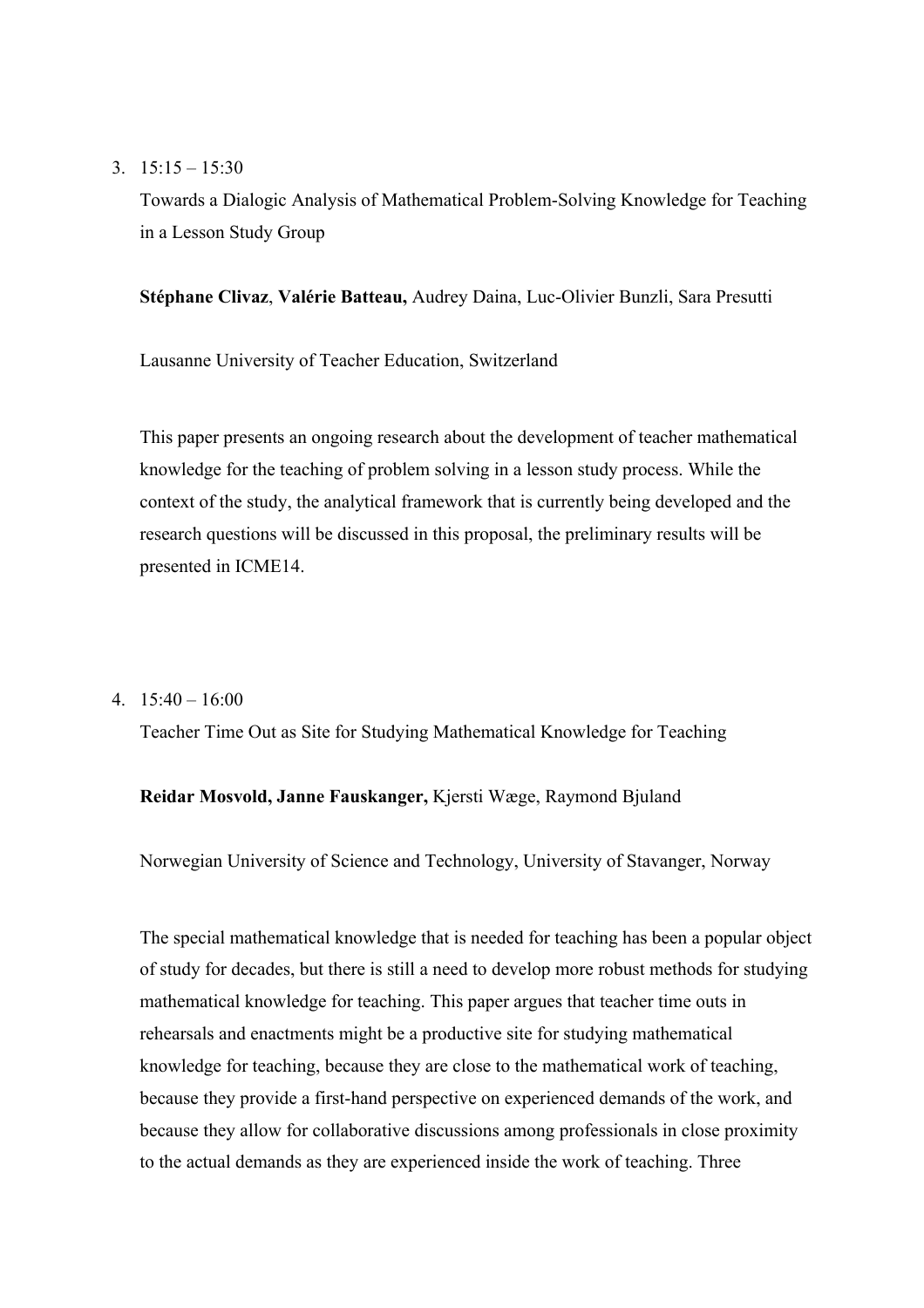examples of teacher time out situations from an ongoing project are presented as a starting point for discussion.

### 5.  $16:00 - 16:15$

A Comparative Study on the Professional Knowledge of Elementary Mathematics Teachers in Shanghai and Hong Kong - From Two Scenarios in Data Handling and Geometry

Kam Ling Lao

The Open University of Hong Kong, Hong Kong-China

East Asian students outperformed their Western counterparts in mathematics in international studies. Shanghai and Hong Kong are two cities of China with very different educational contexts but both are under the influence of Confucian heritage culture. This paper aims to investigate the similarities and differences, as well as the inadequacy, if any, of the professional knowledge of elementary teachers in the two cities. In a qualitative research, scenario-based semi-structured interviews were conducted with 24 elementary mathematics teachers, 12 from each city. The paper extracted and discussed findings from two scenarios, one in data handling and one in geometry. Compared with Shanghai's participants, Hong Kong participants' misconceptions and missing concepts were relatively fundamental in geometry. However, the superiority of Shanghai participants did not exist in data handling.

…………………………………………